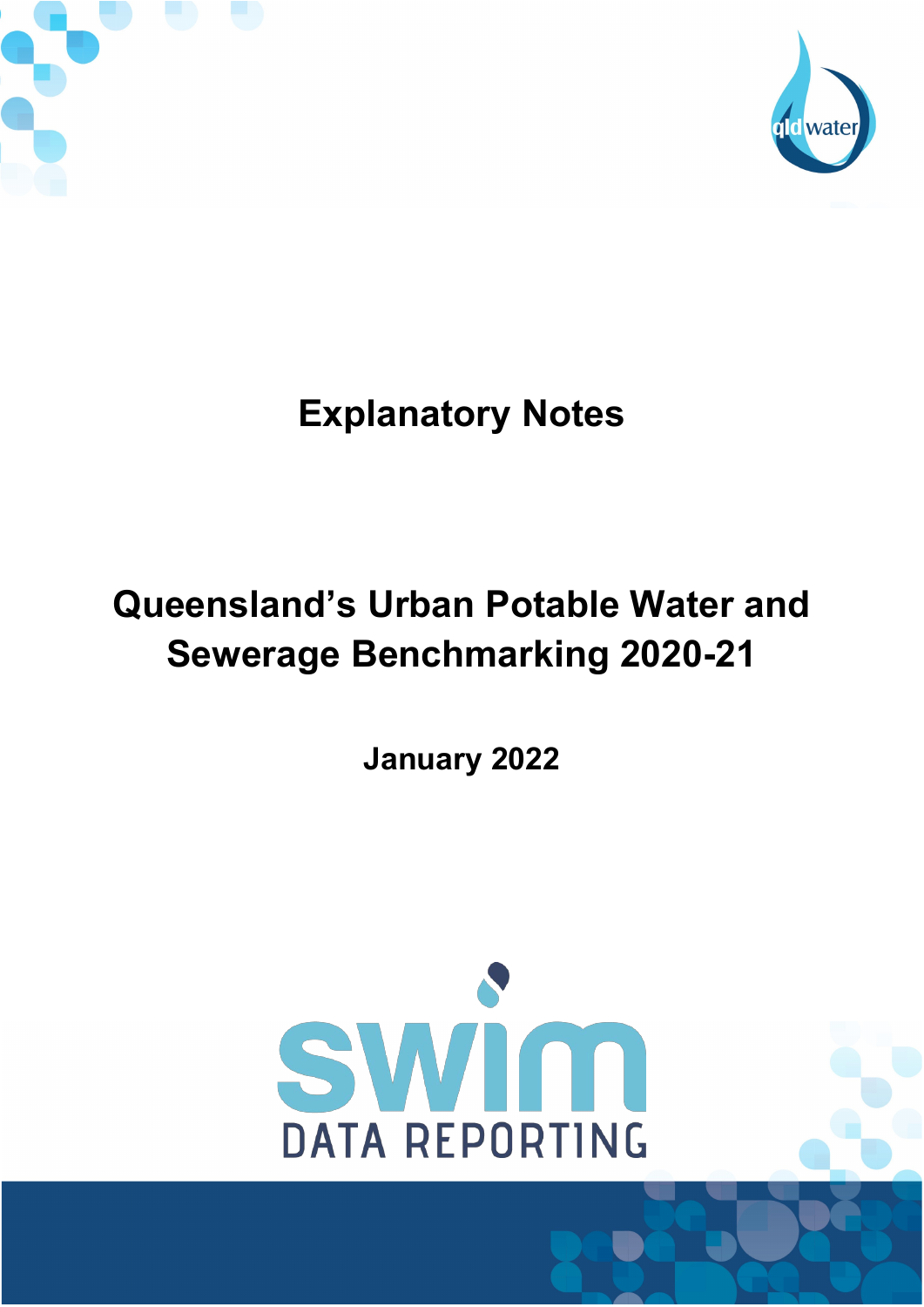# **Contents**

| 1.                                                                                      |     |
|-----------------------------------------------------------------------------------------|-----|
|                                                                                         |     |
| 1.2. Service provider size as a factor in assessing statewide 'benchmark' performance 5 |     |
| 2.                                                                                      |     |
|                                                                                         |     |
| Sewage CAPEX per connection                                                             | 6   |
| Sewerage OPEX per connection                                                            | 6   |
| Cost drivers for sewerage services                                                      | 7   |
| Typical residential bill: sewerage                                                      | 7   |
| Typical residential bill: water + sewerage                                              | 8   |
| Economic real rate of return: sewerage                                                  | 8   |
|                                                                                         | . 9 |
| Sewerage service complaints per 1000 connections                                        | 9   |
| Percent CSS response target met: sewerage incidents                                     | 10  |
|                                                                                         |     |
| Sewerage main breaks/chokes per 100 km sewer main                                       | 10  |
| 3.                                                                                      | 11  |
|                                                                                         |     |
| Water CAPEX per connection                                                              | 11  |
| Water OPEX per connection                                                               | 11  |
| Cost drivers for water supply                                                           | 12  |
| Typical residential bill: water                                                         | 12  |
| Economic real rate of return: water                                                     | 13  |
|                                                                                         | 14  |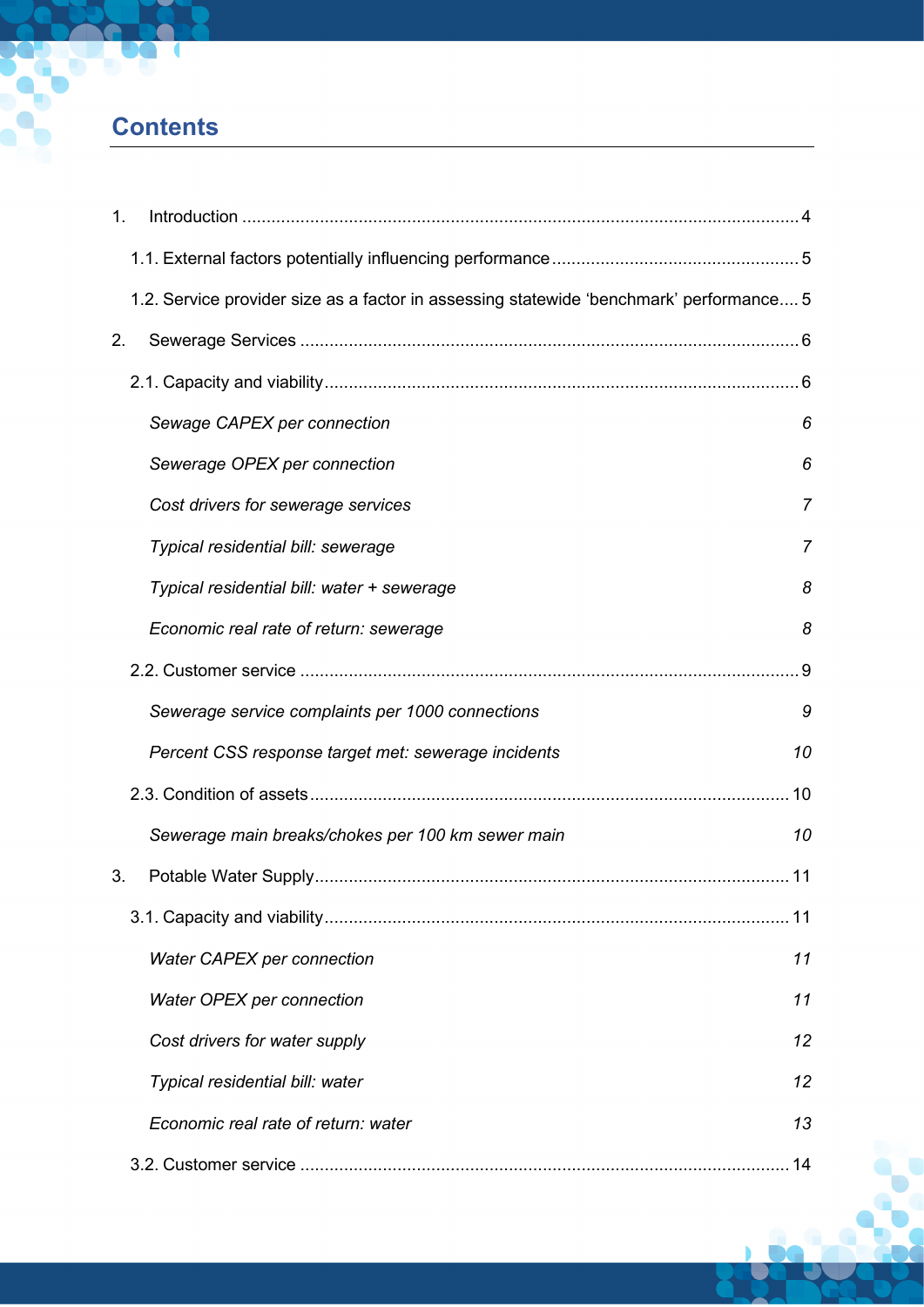|   | Water service complaints per 1000 connections      | 14 |
|---|----------------------------------------------------|----|
|   | Percent CSS Response targets met: water incidents  | 14 |
|   |                                                    | 14 |
|   | Proportion potable water that is non-revenue water | 14 |
|   | Water main breaks                                  | 15 |
|   | Annual potable water supplied per connection       | 15 |
|   |                                                    | 16 |
|   | Proportion of connections with water restrictions  | 16 |
| 4 |                                                    |    |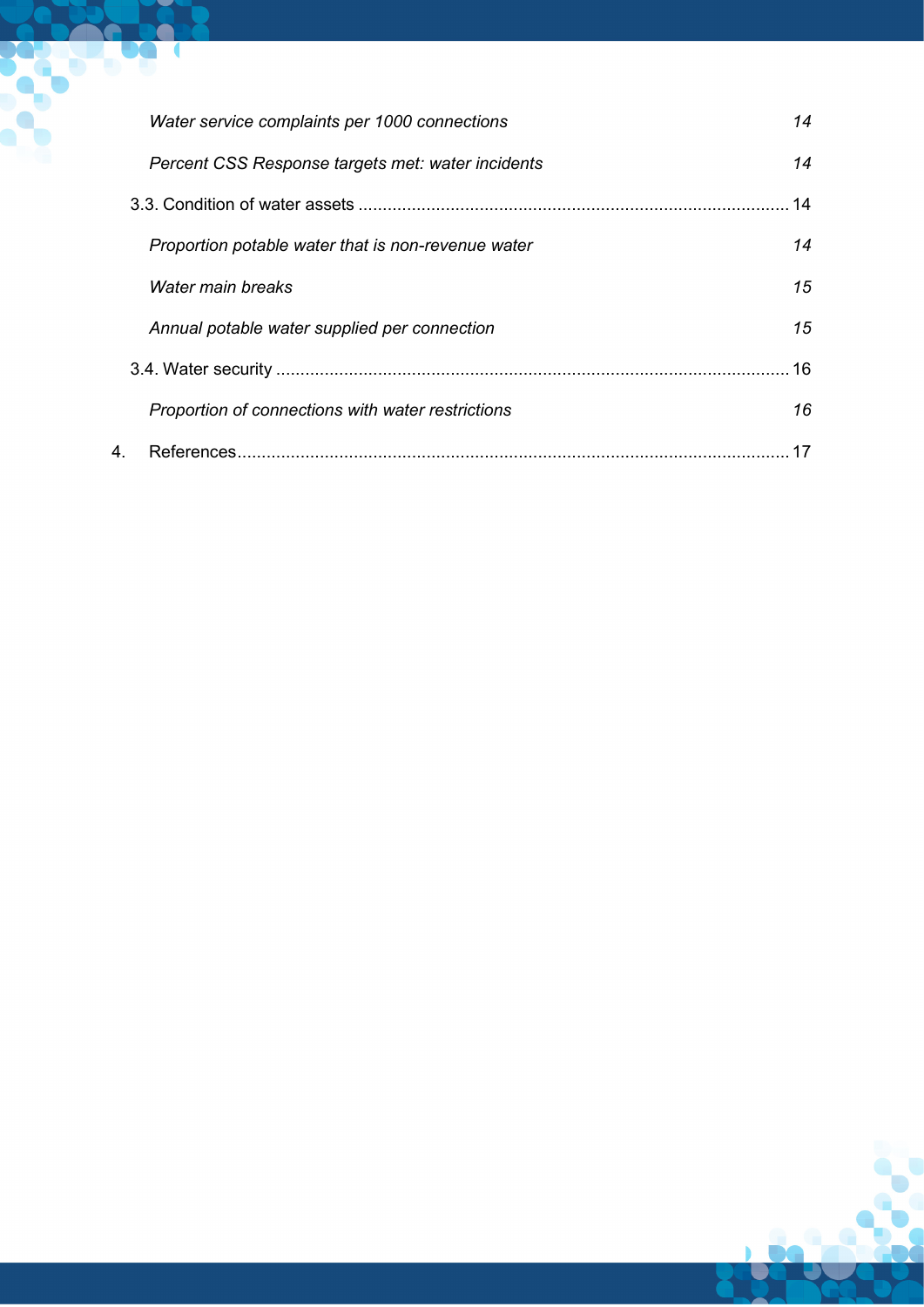# <span id="page-3-0"></span>**1. Introduction**

Each year the Queensland Water Directorate (*qldwater*) publishes the annual Urban Potable Water and Sewerage Benchmarking Report. This is the 11th edition of the report to be prepared and published by *qldwater*.

The data covered in this report is captured and reported to the Department of Regional Development Manufacturing and Water (RDMW), which is the department in Queensland that is responsible for (amongst other things) licencing and registration of water providers, administration of Drinking Water Quality Plans, and performance reporting.

Most water and sewerage service providers report to RDMW using the SWIM software, which is available to all members of *qldwater* through their membership.

Following a favourable reception for a revised format used last year, the report has once more been published as a set of slides formatted for display in PowerPoint that contain charts for all water reporting entities for each respective category, with this document providing explanatory notes and additional insights that should be read in conjunction with the charts.

The slide deck and explanatory report contains a suite of indicators and benchmarking data for 72 of Queensland's urban water/sewerage Service Providers. The data is presented in figures that provide comparative information to enable each Service Provider to compare its performance against that of similar sized service providers. The charts show ranked values of indicators for each Service Provider (SP) that reported in 2020/21 in five groups based on the number of (water) connected properties served: Small SP with less than 1,000 connections (light blue), Indigenous SP (dark blue), Medium SP with between 1,000 and 9,999 connections (light brown), Large SP with between 10,000 and 50,000 connections (dark brown) and Extralarge SP with more than 50,000 connections (red). This year Cook Shire Council has been counted in the Medium category, with 1,118 reported connections.

Queensland (along with NSW) differs from other states and territories in Australia in that its drinking water and wastewater services are primarily the responsibility of local government. In Queensland, urban services are provided by 69 councils, one non-council entity (RTA Weipa), three bulk water suppliers (data not included here) and two council-owned Distribution Retail Entities (DREs), compared to other states and territories that typically have either a single authority or a number of regional statutory authorities.

During 2020/21 Queensland's council-owned service providers spent more than \$2.35 billion operating the \$46 billion worth of water and sewerage assets under their control.

These water and wastewater services are provided to just over 2 million water connections and close to 1.9 million sewerage connections in Queensland. They are required for public health and essential services, and generally must operate continuously without disruption.

The Queensland Water Directorate strongly supports the use of performance reporting and benchmarking to assist service providers in the continuous improvement of the services they provide to their community. Performance reporting and benchmarking provide valuable comparative data. This data enables each service provider to critically examine its performance by investigating trends in its indicators and by comparing its performance against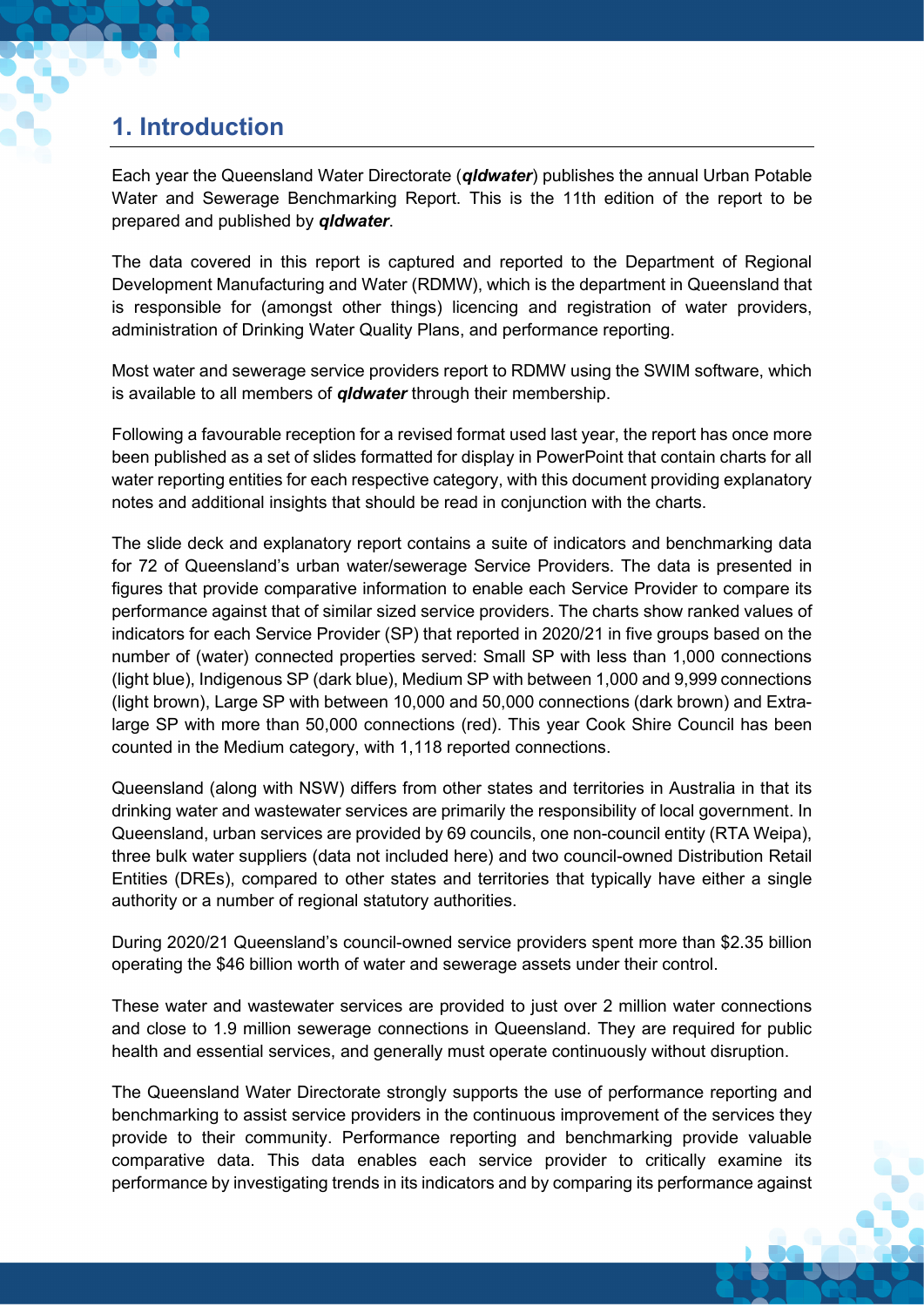those of similar service providers, and particularly against high-performing service providers that are in a similar position and implementing the best-practices that are appropriate for their community. The diversity of the Queensland sector means that there is a broad variety of external factors influencing efficiency and effectiveness of service providers so comparisons with those with similar cost drivers will be most useful.

# <span id="page-4-0"></span>1.1. External factors potentially influencing performance

There are a wide range of 'external' factors which can influence a service provider's performance. These factors include things such as:

- Climate rainfall patterns, evaporation, temperature
- Geography geology i.e. soil reactivity (shrink-swell), topography (i.e. mountains, flood plain)
- Size population, number of connections, area served
- Location e.g. SEQ vs. Western Qld, dense urban vs. rural urban
- Services provided water treatment vs. treated water imported from another supplier
- Water supply river vs. dam vs. bore water may require different treatment, distance to supply
- Asset age old assets may require more maintenance/repairs and be less efficient
- Regulatory requirements sewage treatment discharge licences

It is important to take these factors into account when comparing performance with other service providers.

One way for service providers to limit the effects of these external factors is to examine trends in their own performance indicators over time. It must be remembered that there may be also changes in the external factors over time as well (e.g. wet vs. dry years).

# <span id="page-4-1"></span>1.2. Service provider size as a factor in assessing statewide 'benchmark' performance

It is important to note up front that the figures for smaller service providers may be skewed towards relatively higher values for indicators that standardise data by 'per connection' or 'per 100 km of mains'. This is due to these smaller service providers having very low populations and relatively short lengths of mains so that even small figures can be magnified when compared with larger organisations. This means that these indicators can result in small organisations comparing poorly with larger ones despite having similar performance profiles. In such cases, benchmarking is only useful against service providers of a similar size.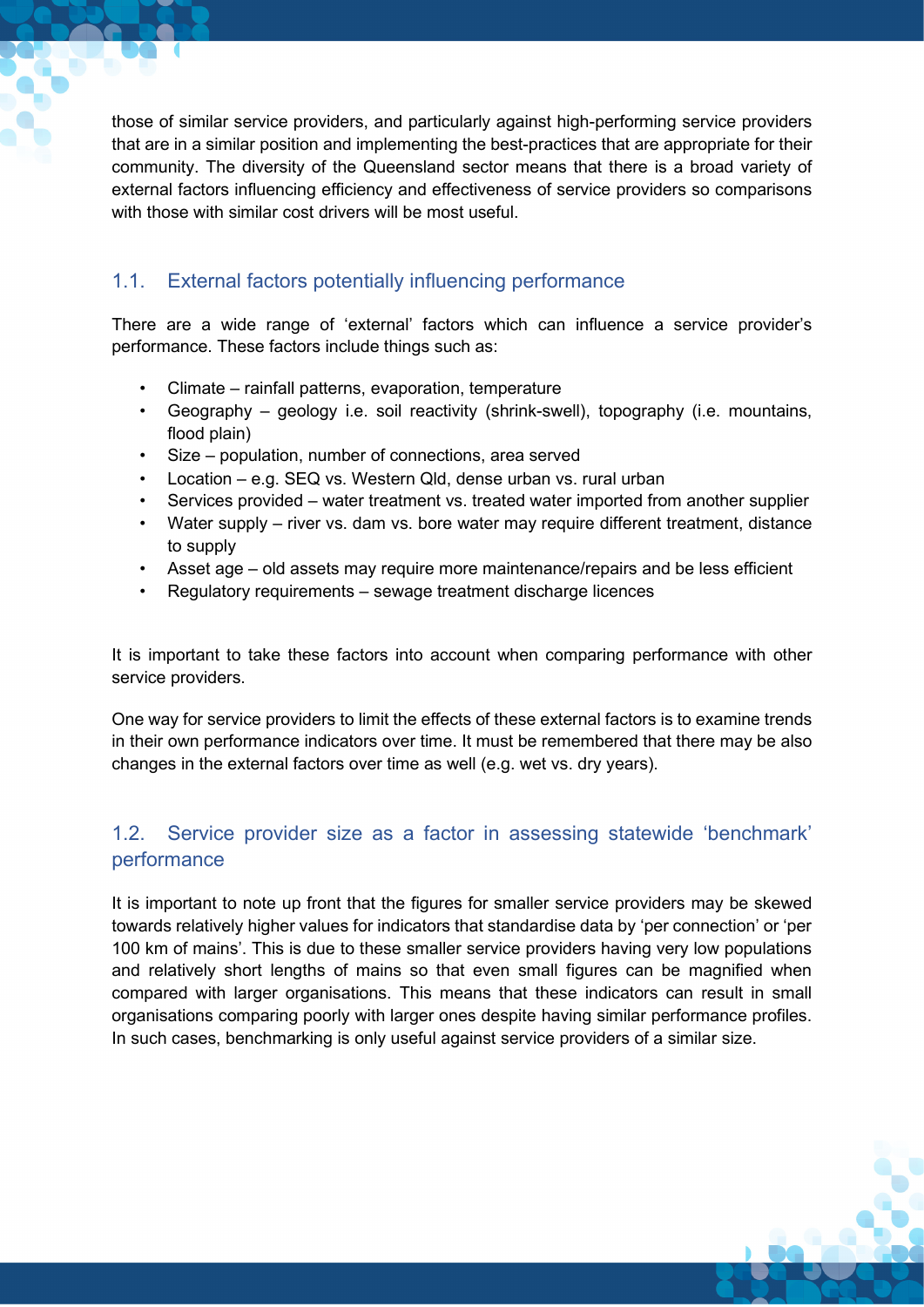# <span id="page-5-0"></span>**2. Sewerage Services**

## <span id="page-5-1"></span>2.1. Capacity and viability

The total reported capital expenditure on sewerage infrastructure in Queensland was \$658 million for 2020/21. In addition, the total reported operating costs to collect and treat sewage from across the State was \$688 million at an average cost of \$365 per connection. Note that not all councils provide sewerage services to their communities.

### <span id="page-5-2"></span>*Sewage CAPEX per connection*

Capital expenditure will vary markedly from year-to-year, particularly when expressed per connection for service providers with a small number of sewerage assets. The indicator provides a snapshot of investment across the industry. The statewide median capital expenditure was \$257 per connection (n=67), this is a substantial increase from the previous year, for which the statewide median capital expenditure was \$199 per connection (n=67).

For the medium-sized and larger service providers, the median capital expenditure was \$249 per connection (n=40), which is less than the previous year. This suggests that the increase in capital expenditure was dominated by the smaller and indigenous service providers, and indeed, four of the top five service providers in this category are indigenous service providers, and there was a substantial increase in the median capital expenditure for this cohort to \$430 per connection (n=27) from the previous year (\$20 per connection).

The service provider with the greatest relative capital expenditure was Mornington Shire Council at \$4,364 per connection. According to the council's operational plan a new administration and civic centre was to be constructed during the year and associated new sewerage infrastructure may be reflected in these reported figures. Note that the council also has a very small population, which magnifies the apparent investment on a per connection basis.

The second greatest relative capital expenditure was reported by Paroo Shire Council, which reflects the ongoing investment in recent upgrades to the Cunnamulla STP and sewer relining.

### <span id="page-5-3"></span>*Sewerage OPEX per connection*

The 'sewerage operating cost per connection' is sometimes used an indicator of the operational efficiency of a service provider. The components of operating cost (operation, maintenance and administration) are:

- Charges for bulk treatment/transfer of sewage
- Salaries and wages
- Overheads on salaries and wages
- Materials/chemicals/energy
- **Contracts**
- Accommodation
- All other operating costs that would normally be reported
- Items expensed from work in progress (capitalised expense items) and pensioner remission expenses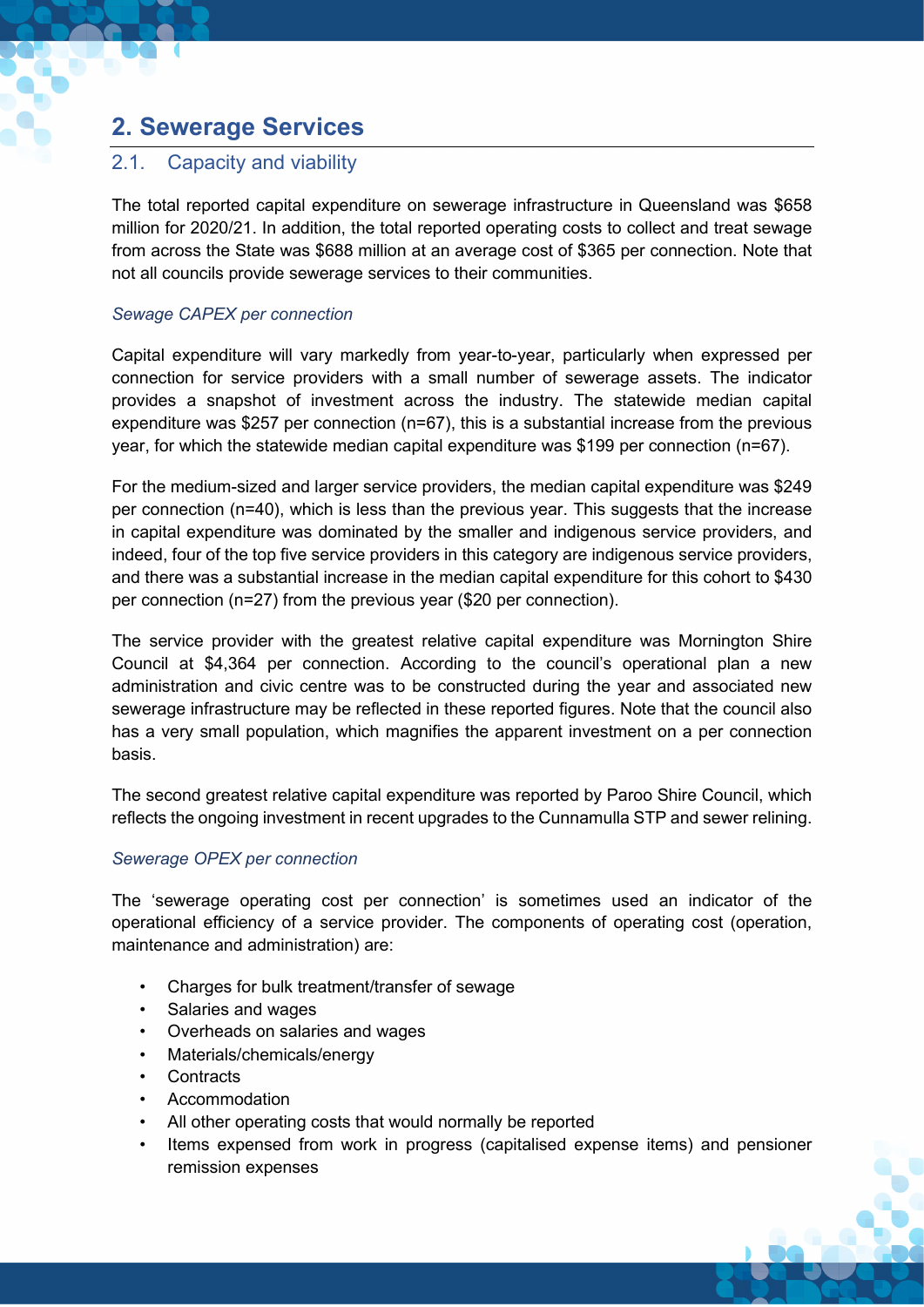• Competitive neutrality adjustments, which may include land tax, debits tax, stamp duties and council rates.

Topography will also affect operating costs through the amount of pumping needed to move the sewage to the treatment plant. With higher levels of sewage pumping comes an associated increase in asset maintenance and energy costs. Note that the definition for this indicator excludes depreciation.

The statewide median OPEX per connection value was \$429 per connection (n=66). For the medium-sized and larger service providers, the median OPEX was \$409 per connection (n=40). For the smaller and indigenous service providers, the median OPEX per connection was significantly higher at \$582 per connection (n=26). This is a substantial change from the previous year when the differential between the cohort median values has essentially doubled to \$173 per connection.

The reason for this change is likely to be multifaceted, but it is known that many service providers have experienced ongoing issues as a result of the COVID-19 pandemic including: increased costs due to tightening supply for consumables; difficulty in securing goods and services including specialist contractors due to interstate travel restrictions; and reduced capacity on scheduled flight services. All these factors are likely to have contributed to increased cost to service communities, especially in remote communities.

### <span id="page-6-0"></span>*Cost drivers for sewerage services*

The type of treatment as well as the level of treatment (related to the discharge/ reuse requirements) of sewage will affect the operating costs. With higher levels of sewage treatment come associated increases in other costs, particularly energy and human resources.

Service providers with a number of separate sewerage systems, larger areas of low-density service (low numbers of properties serviced per km of main) and those with higher numbers of, and smaller, sewage treatment plants will generally need more employees to effectively manage their systems and thus have higher operational costs. Management of biosolids is another costly expense which is greater for large service providers, particularly if they are at a large distance from reuse or disposal sites.

The maintenance costs of sewerage infrastructure are related to several factors, such as the age and condition of the assets and the soil reactivity (shrink-swell of soils damaging pipes).

### <span id="page-6-1"></span>*Typical residential bill: sewerage*

The 'typical annual residential bill: sewerage' is the dollar amount of the typical residential sewerage bill for the financial year, including special levies. If the bill is cost-reflective and a service providers' operations are run effectively and efficiently, the typical residential bill should be minimised and indicate the service provider is providing value for the community. However, if bills are lower than costs then a service provider may not be financially sustainable. The aim for a service provider should be to provide agreed levels of service at the lowest, but importantly sustainable, residential bill considering the costs of operations, capital and appropriate financial returns.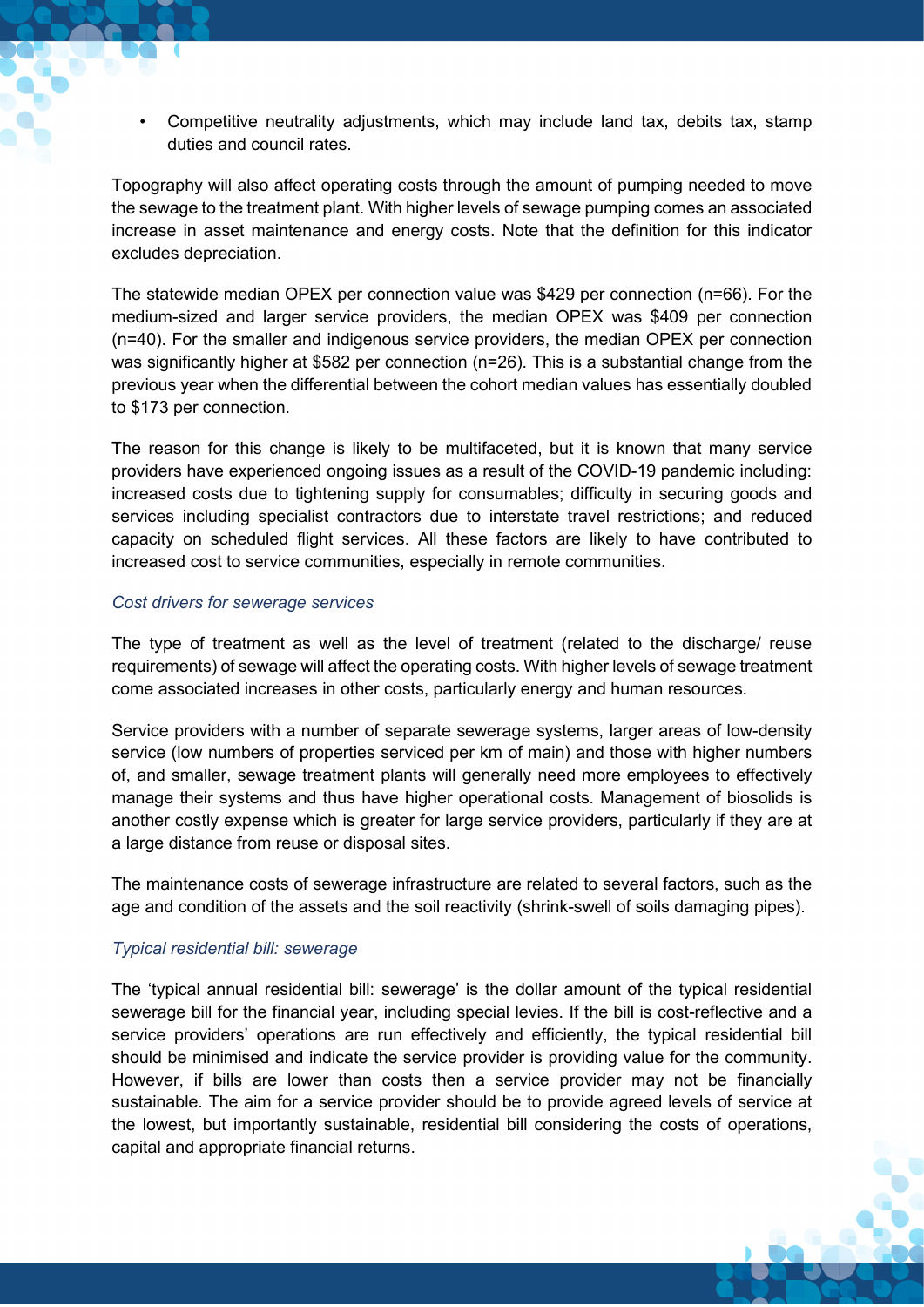This indicator is currently only legislatively required to be reported as separate water and sewerage components by service providers with greater than 10,000 connections. Smaller utilities report the value for combined water and sewerage operations.

The median typical annual residential bill for sewerage services by medium and larger service providers was \$712 (n=40), compared to \$644 for all reporting entities (n=68).

### <span id="page-7-0"></span>*Typical residential bill: water + sewerage*

The median value for the typical annual residential bill for water and sewerage combined is \$1,439 (n=68) and is reported by all service providers with the exception of Barcoo, Croydon, Etheridge and Mapoon Aboriginal Councils because they do not provide sewerage services.

For the medium and larger service providers, the median value for the typical annual residential bill for water and sewerage combined is \$1,604 (n=40) and for the smaller and indigenous providers is somewhat lower at \$695 (n=28) (see comment below relating to indigenous council charges).

The distribution of service providers for this indicator is complex due to the combined confounding factors, including:

- Many councils do not pass the full cost of supplying water and sewerage services on to customers.
- Some councils source their water from the Great Artesian Basin, which are generally not treated, reducing cost to supply.
- Some smaller councils do not provide sewerage services to all of their communities.
- Many indigenous councils do not charge for residents for water or sewerage services and often report \$0 for this indicator.

### <span id="page-7-1"></span>*Economic real rate of return: sewerage*

In the case of council-owned service providers, the financial performance of many service providers is intricately linked with that of the owner council. This makes determining the financial performance of the sewerage operations as an individual business unit hard to assess particularly for small service providers.

In addition, an important distinction must be made between the category of (usually large) councils that are financially sustainable and can provide dividends to benefit their communities, and the small and often more remote councils. In the latter, smaller populations and small rates bases can mean that funding assistance and subsidies from other council income is necessary to maintain services and, in some cases, even operating costs may not be recovered.

One comparator of financial performance is the Economic Real Rate of Return (ERRR). The ERRR: sewerage is the revenue from sewerage business operations, less operating expenses for the sewerage business, divided by written down replacement cost of operational assets. An appropriate value for ERRR is difficult to determine for service providers but should be at least positive, with a margin to allow for return on capital (NWC and WSAA, 2010). OTTER (2011) suggested that an ERRR of around 7% was required for full cost recovery in the pre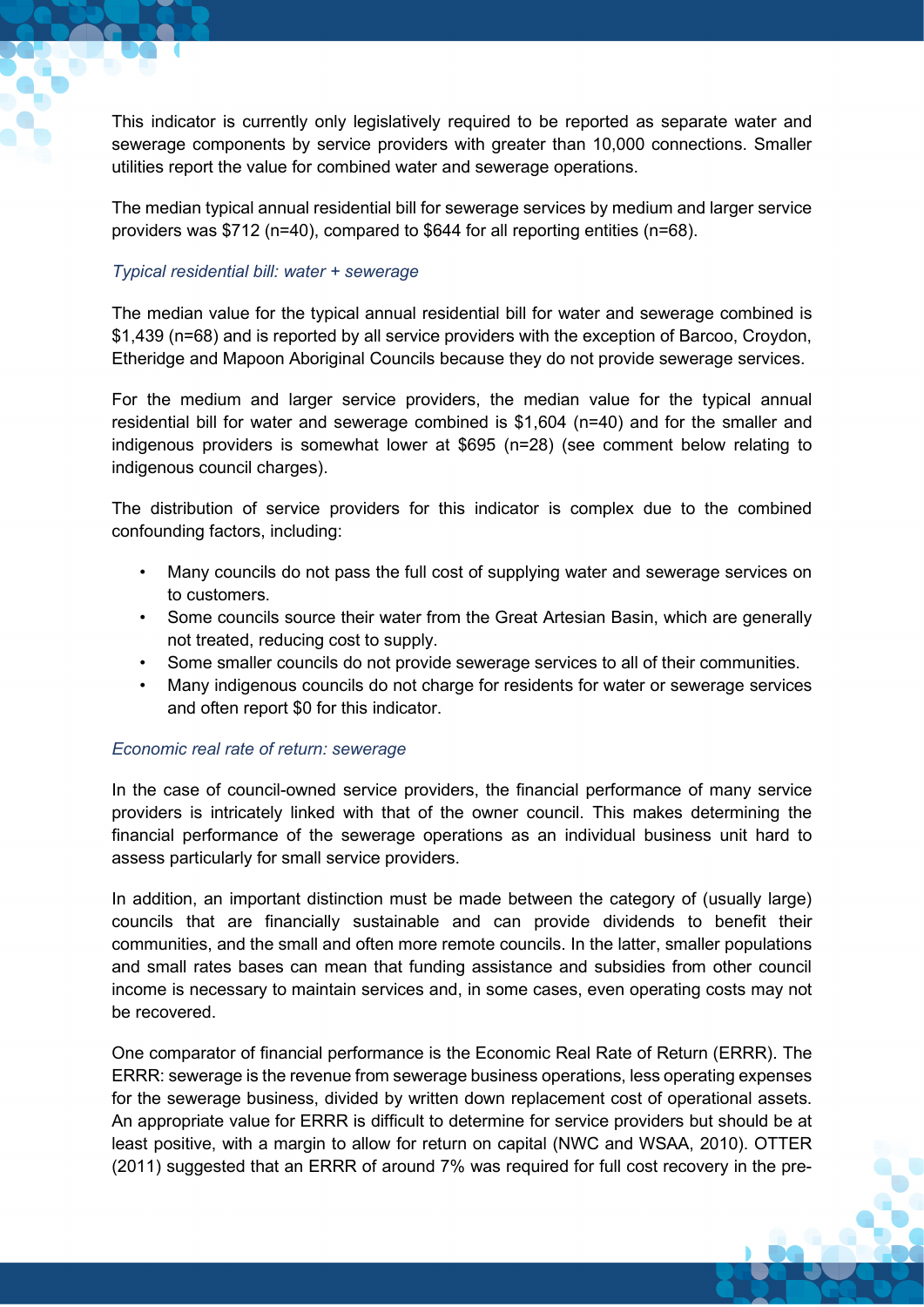amalgamation Tasmanian urban water industry. The Productivity Commission questioned whether the NWC and the NSW Office of Water definition of full cost recovery as an ERRR "greater than or equal to zero" was sufficient (see PC, 2011, p. 386).

ERRR data is now only specifically required under the Queensland KPI framework from service providers with greater than 10,000 water connections, however, it can be calculated from other indicators requested from all service providers. The data provided here are the calculated values for all service providers to allow for consistent comparison. The statewide median value for ERRR: sewerage for all service providers that provided data was 1.34% (n=68). This is down from the previous year, where the median value for ERRR: sewerage was 2.0% (n=67).

For the medium-sized and larger service providers the median of ERRR: sewerage was 3.23% (n=40), with four service providers in this cohort reporting ERRR: sewerage less than zero: Burdekin SC, RTA Weipa, Banana SC and Cook SC.

For the small and indigenous service providers, the median value of ERRR: sewerage was -2.29% (n=28). The very low or negative ERRR values for small and indigenous service providers reflect the difficulty in recovering costs from small councils with low rates base. The ERRR calculation also uses the total revenue values which may not include all revenue for indigenous councils.

# <span id="page-8-0"></span>2.2. Customer service

### <span id="page-8-1"></span>*Sewerage service complaints per 1000 connections*

Water and sewerage complaints per connection are reported in the following categories:

- QG4.10 CS9 Water quality complaints per 1000 connections
- QG4.11 CS13 Water and sewerage complaints (all) per 1000 connections
- QG4.12 CS10 Water service complaints per 1000 connections
- QG4.13 CS11 Sewerage service complaints per 1000 connections
- QG4.14 CS12 Water and sewerage billing and account complaints per 1000 connections

During 2020/21 a total of 54,073 water and sewerage related complaints were reported across the State.

The statewide median number of sewerage service complaints per 1,000 connections was 0.5 (n=68).

For the medium-sized and larger service providers the median of sewerage service complaints per 1000 connections was 0.9 (n=40), and for the small and indigenous service providers the median number of complaints per 1000 connections was 0 (n=29).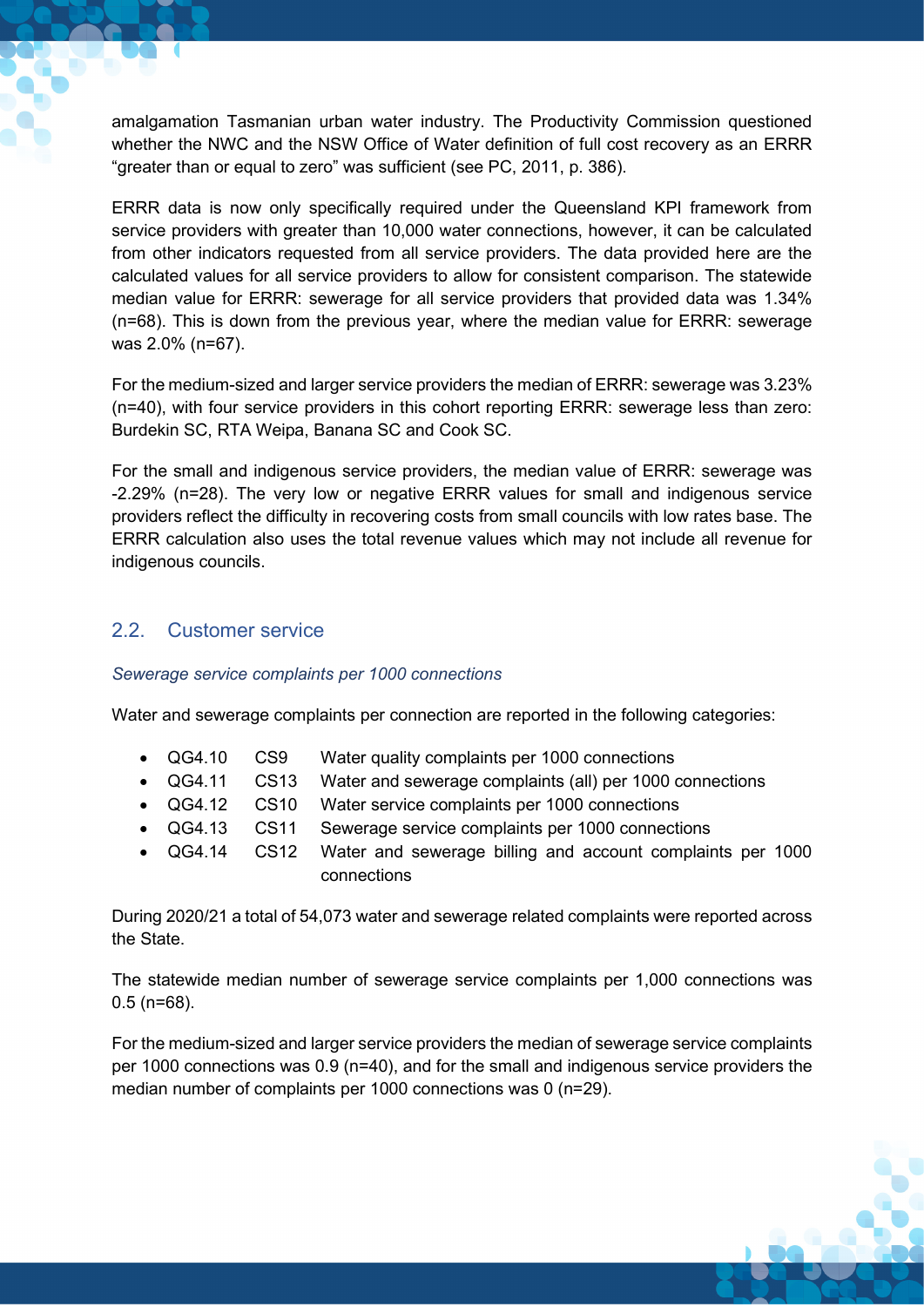#### <span id="page-9-0"></span>*Percent CSS response target met: sewerage incidents*

Reporting on specific response times for sewerage incidents has limited meaning. SPs often report that there is no 'ideal' response time as it varies depending on the type of incident (e.g. emergencies should be treated faster than minor issues) and the distance to the area of concern. Instead, it is more appropriate to report on the percentage of customer service standards achieved within target times. This means that the results reported are against the specific Customer Service Standards (CSS) to which service providers have agreed with their customers. As a result, CSS are not the same for every service provider and this fact should be taken into account when comparing data for different service providers. The statewide median for the percent of CSS response time targets met for sewerage incidents was 100%.

### <span id="page-9-1"></span>2.3. Condition of assets

#### <span id="page-9-2"></span>*Sewerage main breaks/chokes per 100 km sewer main*

The statewide median for the number of sewer main breaks and chokes reported per 100 km of sewer mains during 2020/21 was 9.7 (n=68). This indicator can provide a rough indication of the condition and age of sewerage infrastructure although data may include breaks caused by third parties (e.g. accidental damage from excavation) as well as other anomalies like earth quakes and mining activities (underground blasting) and the impacts of extended dry and wet periods in areas with reactive soils.

The data as presented for this category must be viewed with caution as those service providers with small populations and small networks may be skewed towards the higher end of the rankings and may not be a robust reflection of the age or condition of the sewerage network.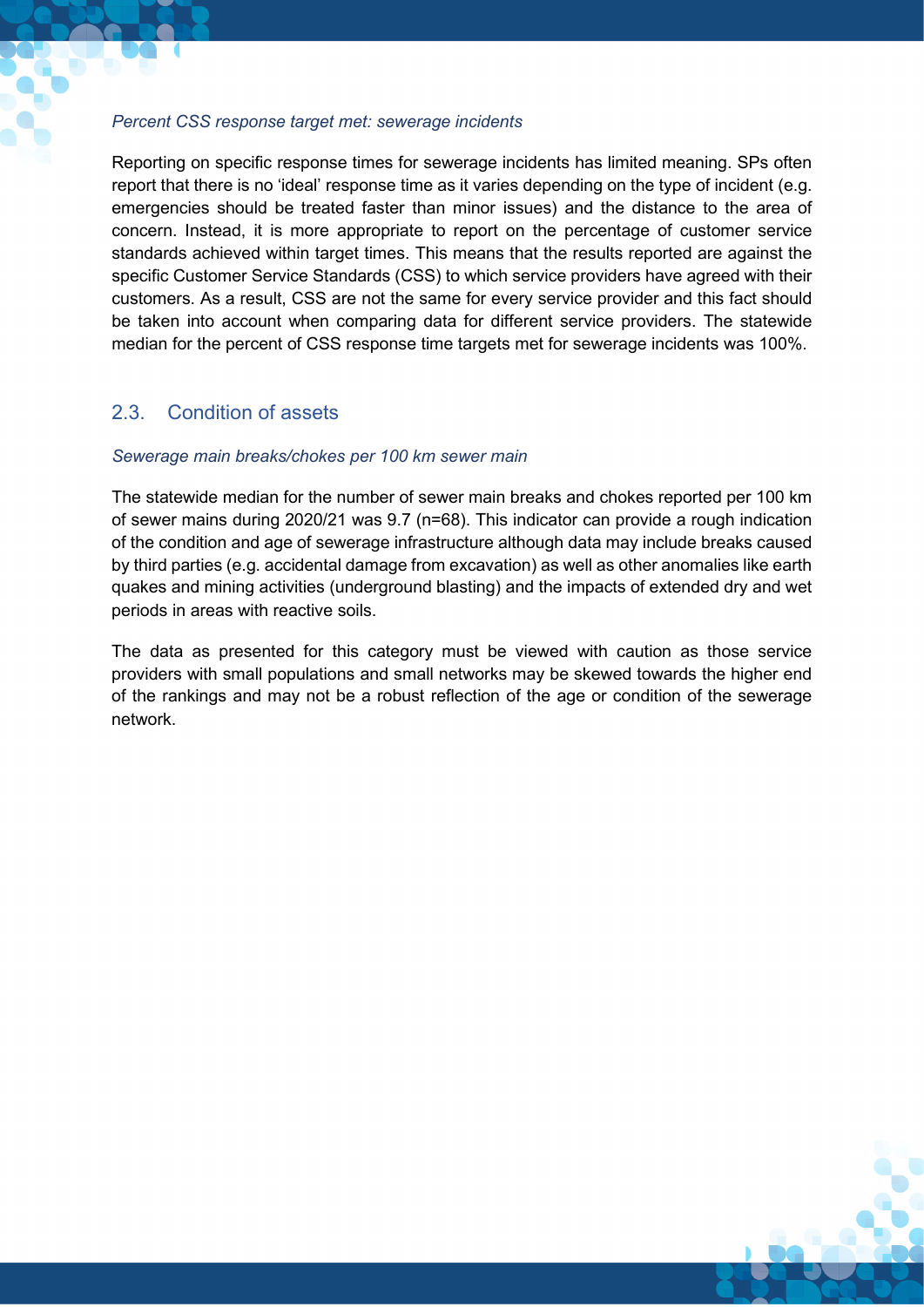# <span id="page-10-0"></span>**3. Potable Water Supply**

# <span id="page-10-1"></span>3.1. Capacity and viability

A total of 641,368 ML of water was sourced across the state in 2020/21 from all sources, including marine (desalination), surface water, groundwater and recycled (sewerage/stormwater) sources, some 37 GL less than the previous year. Of this, 576,707 ML of potable water was produced with 377,787 ML supplied to residential customers, 126,129 ML to non-residential customers and 69,469 ML as non-revenue water. An additional 4,931 ML of raw-partially treated water was also supplied to customers (1,855 ML to residential and 3,076 ML to non-residential). A total of 39,562 ML of recycled water was supplied to customers in 2020/21 and is generally used for irrigation purposes (e.g. golf courses, sporting fields and crops).

The reported total capital expenditure on water supply was \$455 million for 2020/21. In addition, the reported total operating costs to supply water from across the state was \$1,663 million at an average cost of \$804 per connection for the State.

### <span id="page-10-2"></span>*Water CAPEX per connection*

Capital expenditure varies markedly from year-to-year, particularly for service providers with a smaller number of water assets, but still provides a snapshot of investment across the industry. The statewide median for capital expenditure was \$419 per connection (n=71), this is 10% higher than the previous year (\$379 per connection n=71). Like the sewerage CAPEX, the change in water CAPEX was driven by investment in the small and indigenous service providers. For the medium-sized and larger service providers the median value of capital expenditure was \$327 per connection (n=40), and for the small and indigenous service providers the median capital expenditure was \$1,448 per connection (n=31).

As was seen last year, Wujal Wujal Aboriginal Shire Council had atypically high water CAPEX per connection at \$8,207, but the standout was Bulloo Shire Council with \$15,412 per connection. Bulloo Shire has a very small population (207 connections), and sources its drinking water from the Great Artesian Basin with essentially no treatment. It is understood that this investment consists of a new solar-powered cooling plant to manage the high temperature groundwater.

### <span id="page-10-3"></span>*Water OPEX per connection*

Service providers with cost reflective pricing and effective and efficient systems will have lower operating costs and thus provide better value for money to their customers. The components of operating cost (operation, maintenance and administration) are:

- Water resource access charge or resource rent tax
- Purchases of raw, treated or recycled water
- Salaries and wages
- Overheads on salaries and wages
- Materials/chemicals/energy
- Contracts
- Accommodation
- All other operating costs that would normally be reported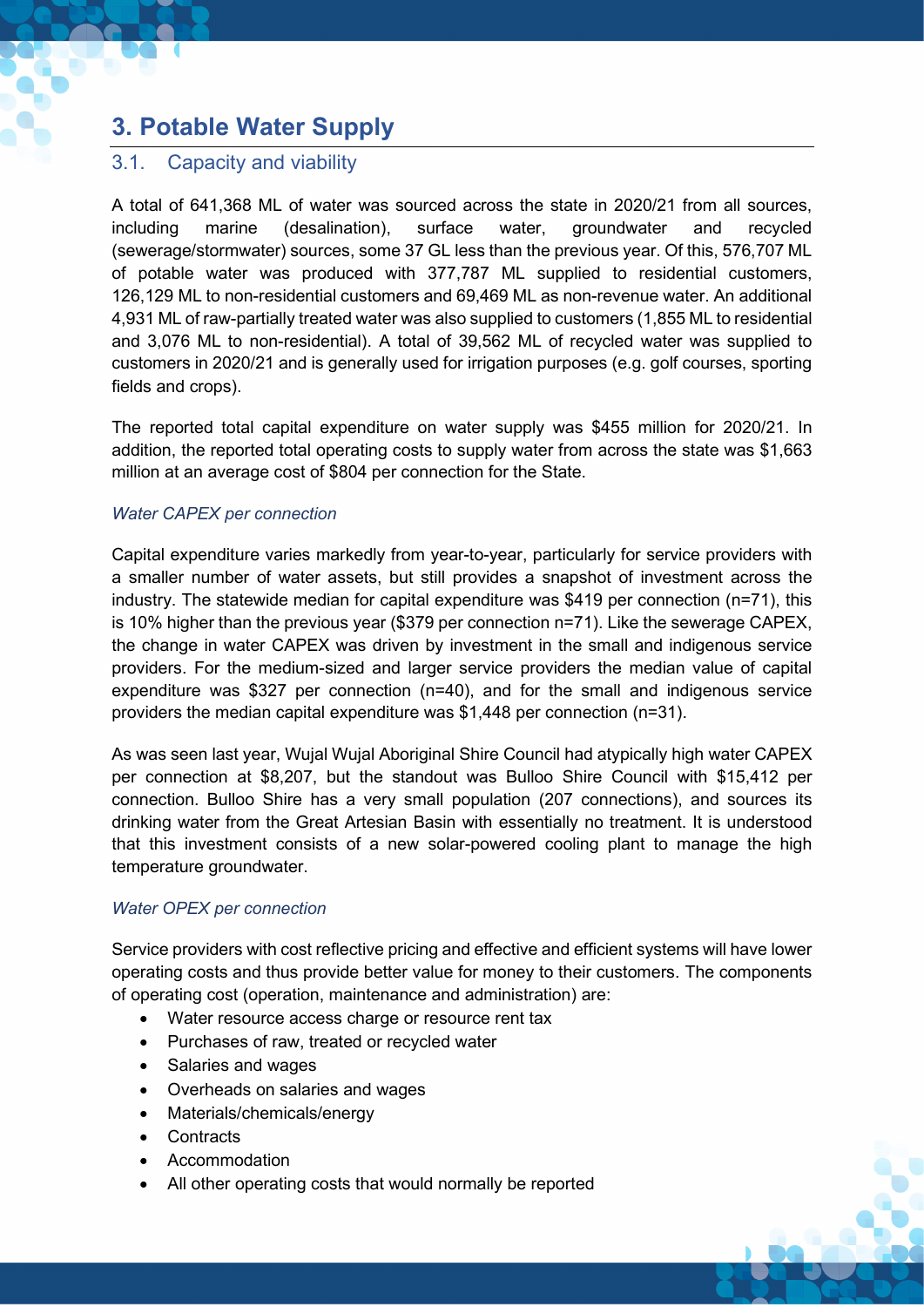- Items expensed from work in progress (capitalised expense items) and pensioner remission expenses
- Competitive neutrality adjustments, which may include land tax, debits tax, stamp duties and council rates

The statewide median value for water OPEX was \$706 per connection (n=70). For the medium-sized and larger service providers, the median OPEX was \$699 per connection (n=40). For the smaller and indigenous service providers, the median OPEX was higher at \$939 per connection (n=30). This is reflective of the myriad of variable cost drivers that contribute to the operating costs for each service provider that are not directly related to the number of connections. Note that the definition for this indicator excludes depreciation.

The service provider with the highest water OPEX per property was Wujal Wujal Aboriginal Shire Council, at \$2,636 per connection.

#### <span id="page-11-0"></span>*Cost drivers for water supply*

External factors beyond the control of individual organisations dramatically affect the cost of providing water services. For example, service providers that maintain major storage dams for their water supply may have larger capital expenditure and operating costs than other service providers.

The amount and type of treatment needed for the water sourced will also affect operating costs. However, larger water treatment plants may have lower costs than smaller plants, through economies of scale. Service providers with a number of separate water supply systems, larger areas of low-density service (i.e. low numbers of properties serviced per km of main) and those with higher numbers of smaller water treatment plants will generally need more employees and other resources to effectively manage their systems and thus have higher costs.

The topography and location of the water supply will also affect operating costs through the amount of pumping needed to move the water to the treatment plant and then on to the customer and will have a relatively greater impact on small providers. High numbers of connections within urban areas provide economies (through density) which will help to reduce this cost, relative to service providers with widely spaced connections.

Maintenance costs of water supply pipe infrastructure is related to several factors, such as the age, type and condition of the assets, the soil reactivity (shrink-swell impacts on buried pipes), corrosive water, water pressures and the density of connected properties.

#### <span id="page-11-1"></span>*Typical residential bill: water*

The 'typical residential bill: water' is the dollar amount of the typical residential water bill for the financial year, including special levies. If the bill is cost-reflective and a service providers' operations are run as effectively and efficiently as possible, then the typical residential bill should be minimised and the service provider would be providing value for the community. However, if bills are lower than costs then a service provider may not be financially sustainable. The aim for a service provider should be to provide agreed levels of service at the lowest sustainable bill considering all costs and return on capital. Comparison of such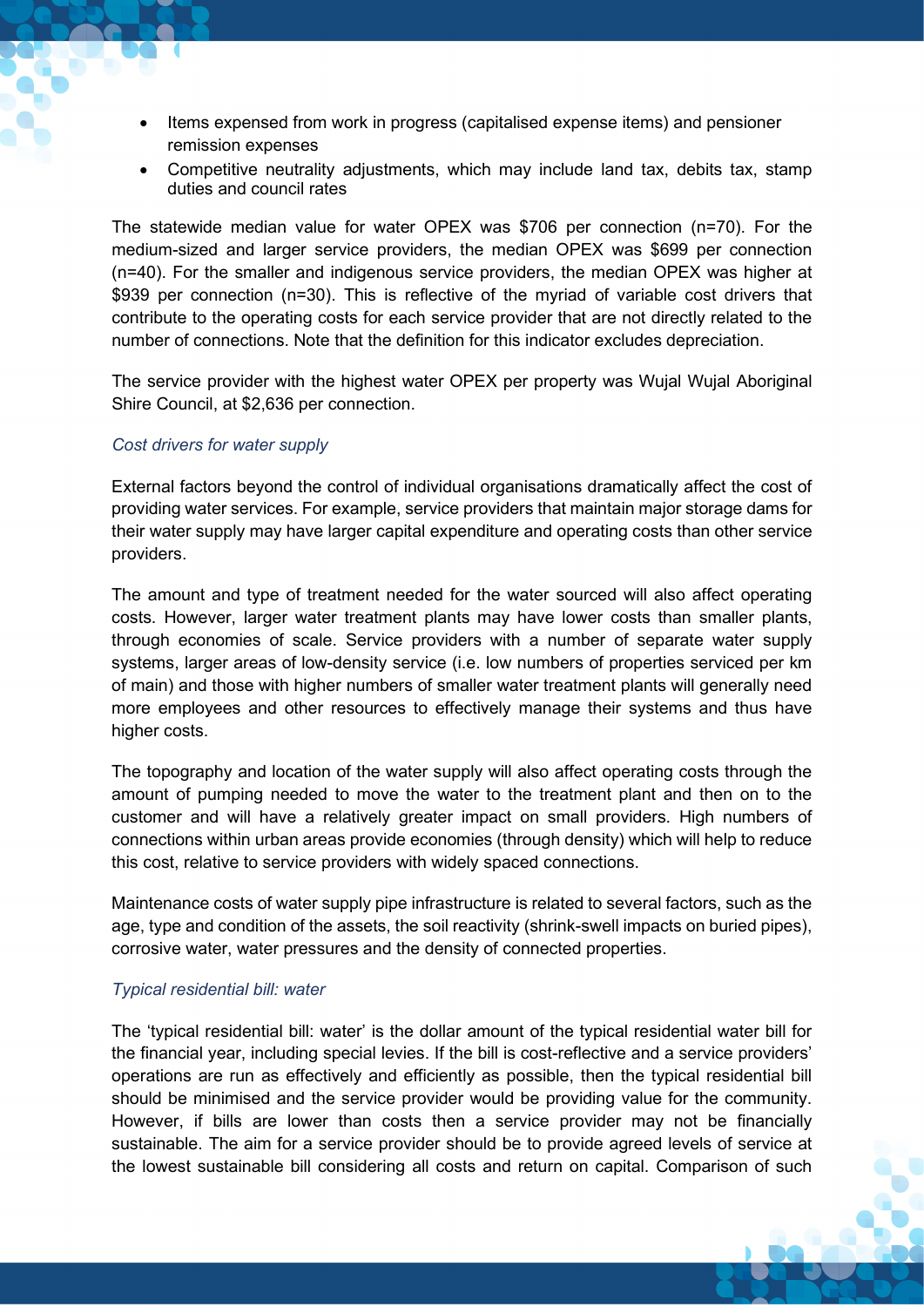indicators and consideration of efficiency is important as there may be incentives to either charge too little (e.g. to impress customers) or to charge too much (e.g. to increase returns).

This indicator is only required to be reported as separate water and sewerage components by service providers with greater than 10,000 connections though smaller service providers are still encouraged to report both values. The median typical residential bill for water supply by medium and larger service providers was \$848 (n=40), and \$744 for all reporting entities (n=72).

Note that most indigenous councils in Queensland do not specifically charge residents water or sewerage fees and often report \$0 for this indicator.

### <span id="page-12-0"></span>*Economic real rate of return: water*

As for sewerage services, in the case of council-owned service providers the financial performance of most service providers is intricately linked with their owner councils, making it difficult to assess the financial performance of the water supply operations specifically.

In addition, an important distinction must be made between the category of (usually larger) councils that can be categorised as financially sustainable and can generate dividends (return on capital) to support their communities, and the smaller and often more remote councils. In the latter, smaller populations (and thus rate bases) can mean that capital investment in water infrastructure is difficult and relies on funding assistance and subsidies from other sources of income. In some cases, even operating costs can be difficult to meet.

One comparator of financial performance is the Economic Real Rate of Return (ERRR). The ERRR: water is the revenue from water business operations, less operating expenses for the water business, divided by written down replacement cost of operational water assets. An appropriate value for ERRR is difficult to determine for service providers but should be at least positive with a margin to allow for return on capital (NWC and WSAA, 2010). OTTER (2011) suggested that an ERRR of around 7% was required for full cost recovery in the Tasmanian urban water industry while the Productivity Commission questioned the appropriateness of NWC and NSW Office of Water definitions of full cost recovery as an ERRR "greater than or equal to zero" (see PC, 2011, p. 386).

ERRR data is only specifically requested from service providers with greater than 10,000 water connections, however, it can be calculated from other indicators requested from all service providers. The data provided are the calculated values. The statewide median value for ERRR: water for all service providers that provided data was 0.82%. (n=72).

For the medium-sized and larger service providers the median of ERRR: water was 2.69%  $(n=40)$ .

For the small and indigenous service providers, the median value of ERRR: water was -2.69% (n=32). In this group, only five service providers reported a value greater than zero, with Winton Shire Council's reported values yielding an ERRR: water of 6.1%.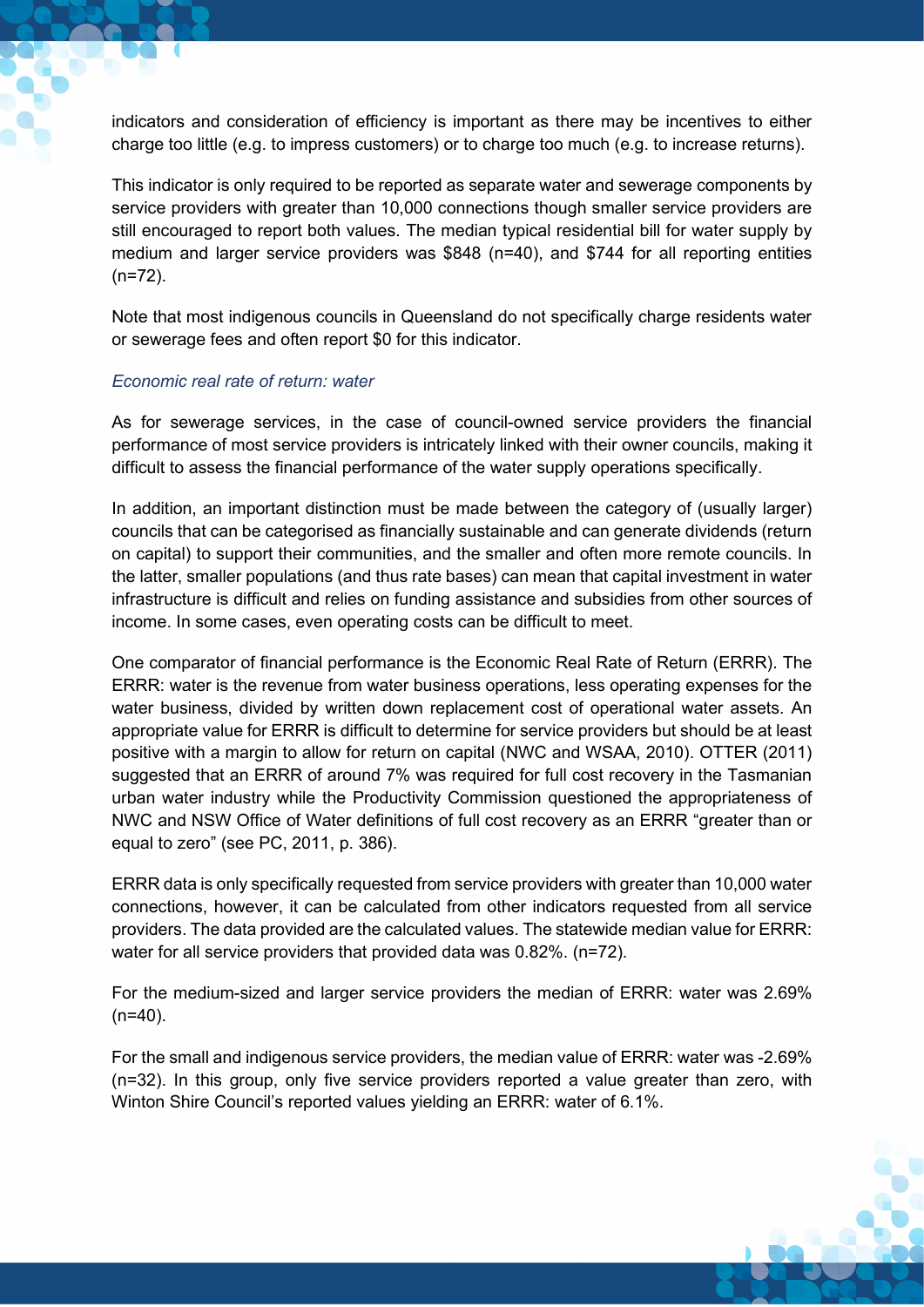# <span id="page-13-0"></span>3.2. Customer service

### <span id="page-13-1"></span>*Water service complaints per 1000 connections*

As discussed in section 2.2, previously in this report we have published the values for 'water and sewerage complaints (all) per 1000 connections'. However, this indicator includes 'any other complaints' not included in the other indicators. Unfortunately, the interpretation of what comprises a 'complaint' varies markedly among utilities and comparisons among service providers remain problematic. The choice of a service complaints indicator may be more reflective of the customer experience across all service providers.

The statewide median number of water service complaints per 1,000 connections was 0.6 (n=72).

For the medium-sized and larger service providers the median of water service complaints per 1000 connections was 1.1 (n=40), and for the small and indigenous service providers the median number of complaints per 1000 connections was 0 (n=32). It must be noted that the majority the small and indigenous service providers cohort reported zero complaints.

### <span id="page-13-2"></span>*Percent CSS Response targets met: water incidents*

Reporting on specific response times for water incidents has no real meaning as there is no 'ideal' response time as it varies depending on the type of incident (e.g. emergencies should be treated faster than minor issues) and the distance to the area of concern. Instead, it is more appropriate to report on the percentage of customer service standards achieved within target times. This means that the results reported are against the specific Customer Service Standards (CSS) that service providers have agreed to with their customers. The results reported are independent of the specific response time taken and the associated issues discussed above and allows the results to be compared among service providers. The statewide median for the proportion of CSS response time targets met for water incidents was 100%.

### <span id="page-13-3"></span>3.3. Condition of water assets

### <span id="page-13-4"></span>*Proportion potable water that is non-revenue water*

Non-revenue water is the amount of potable water produced for which revenue is not received. It is made up of unbilled authorised consumption (e.g. network flushing, firefighting), apparent losses (e.g. theft, meter errors), and real losses (e.g. leaks, bursts and overflows). Some nonrevenue water is necessary in potable water production and network management including maintaining public safety. For some service providers this represents an important additional cost to be managed. The statewide median value for the proportion of potable water produced that is non-revenue is 11.53% (n=72).

For the medium and larger service providers, the median value for the proportion of potable water that is non-revenue water is 15.4% (n=40), and for the smaller and indigenous providers is somewhat lower at 3.37% (n=32).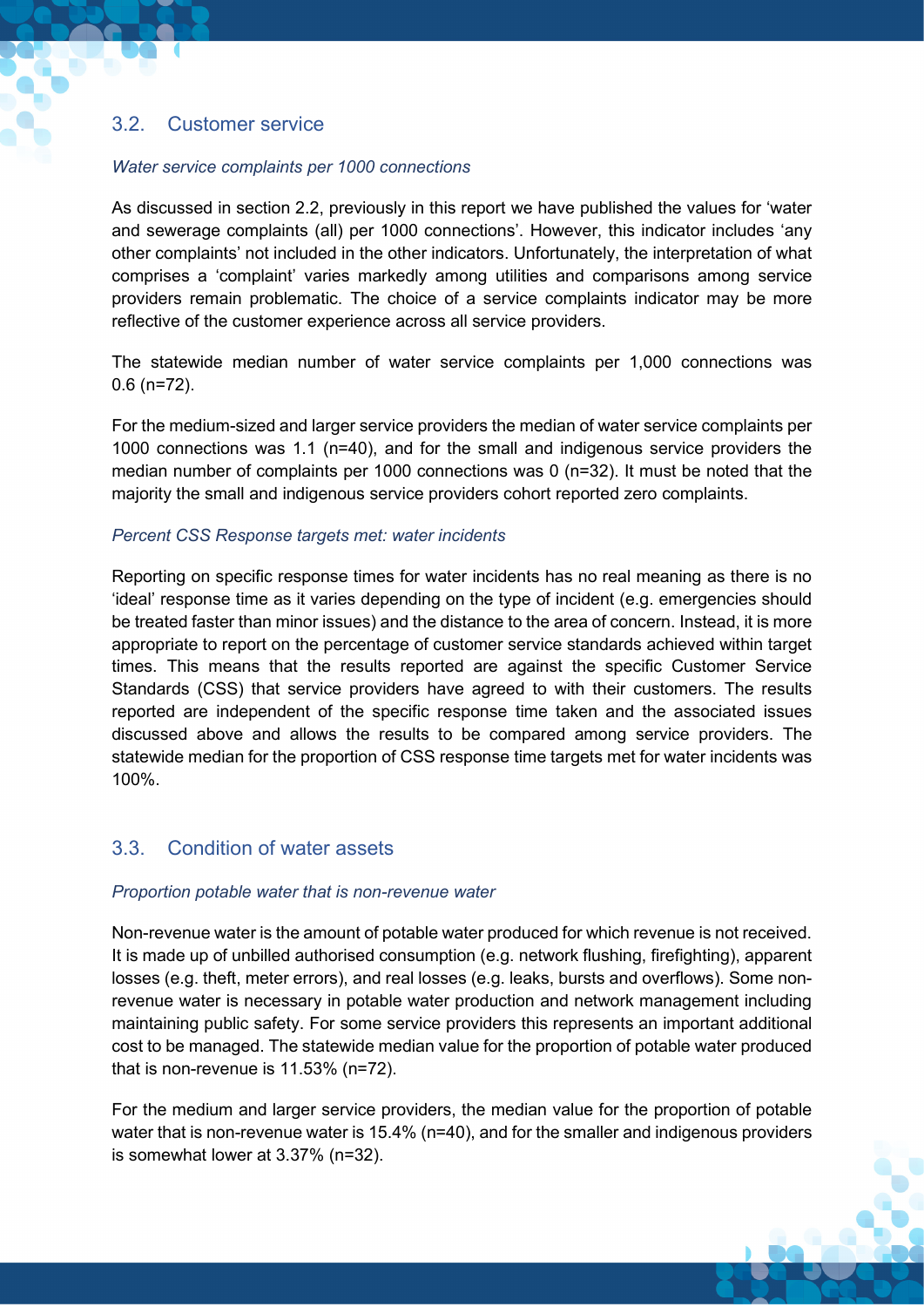It is known that many small and indigenous councils do not measure water usage. For these councils it is very likely that the reported values for this indicator are estimates. The number of councils that report 2% or less for this value may be indicative as it seems highly unlikely that reporting is accurate. As a result, the median of the full dataset is likely to be incorrect. It is suspected that the median value for the medium and larger service providers is likely to be more representative of the industry as a whole.

### <span id="page-14-0"></span>*Water main breaks*

The statewide median for the number of water main breaks that were recorded per 100 km of main during 2020/21 was 18.8 (n=72), unchanged from the previous year. This indicator can provide a rough surrogate for the condition and age of water main infrastructure although data may include breaks caused by third parties (e.g. accidental damage during excavation) as well as other anomalies like earthquakes and mining activities (underground blasting).

For the medium and larger service providers, the median value for number of water main breaks that were recorded per 100 km of main is 18.2% (n=40), and for the smaller and indigenous providers is similar at 18.8% (n=32).

It must be noted that the range of length of water mains amongst service providers is very large, ranging from 5 km for Lockhart River Aboriginal Shire Council, to 9,559 km for Urban Utilities. This means that for the service providers with short mains lengths, a single main break can yield very large values for this indicator when reported as 'per 100 km of main'.

### <span id="page-14-1"></span>*Annual potable water supplied per connection*

Per capita potable water consumption figures are commonly used by government and the media but are not required to be reported by any service providers. Residential potable water consumption may however be estimated from other reported indicators. In particular, the potable water supplied per connection per annum (reported by all but indigenous service providers), can be used as a proxy for per capita consumption.

The median of reported values for average potable supply per property for the state was 583 kL in 2020/21 (n=72), which is lower than the previous year (refer Table 1).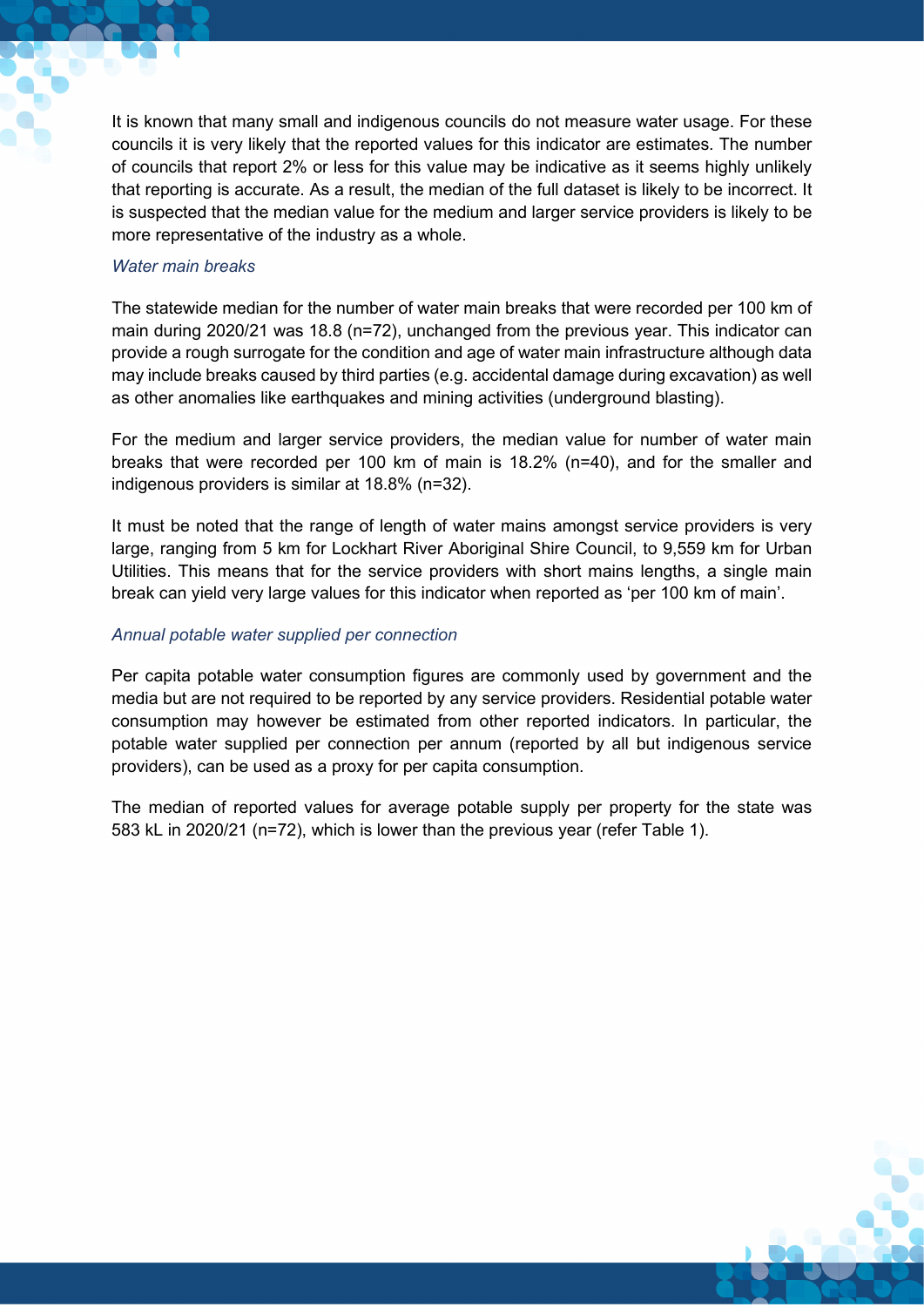| Year      | Annual potable water supplied<br>per connection per year |
|-----------|----------------------------------------------------------|
|           |                                                          |
| 2020-2021 | 583 kL                                                   |
| 2019-2020 | 622 kL                                                   |
| 2018-2019 | 555 kL                                                   |
| 2017-2018 | 585 kL                                                   |
| 2016-2017 | 515 kL                                                   |
| 2015-2016 | 502 kL                                                   |
| 2014-2015 | 519 kL                                                   |
| 2013-2014 | 474 kL                                                   |
| 2012-2013 | 509 kL                                                   |

**Table 1**: Annual potable water supplied per connection per year since 2012/13.

The potable water supplied per connection per annum, in kL per annum when divided by 365 provides a value for potable water supplied per connection per day. When this number is divided by an average number of persons per household, it yields an estimate of per capita daily consumption. The average number of persons per household in Queensland is 2.7. The relationship for this average holds most closely for higher density urban areas, and there are a number of other factors which should be considered for other locations.

As an example, the median of all reported values for the potable water supplied per connection per annum was 583 kL per connection per annum, which can be converted as described above to 592 L per person per day. Note that this method considers only potable water supplied, and some locations may have alternative/ additional sources.

# <span id="page-15-0"></span>3.4. Water security

### <span id="page-15-1"></span>*Proportion of connections with water restrictions*

The water consumption by a community is interlinked with the revenue that a service provider is able to collect for the supply of water. Drought conditions may place an additional financial burden on service providers in the form of costs for providing supply of water (e.g. water carting), reconfiguration of water treatment plants to treat alternative supply sources and increased chemical usage for poor quality source water. On top of this, service providers in areas with reduced supply will impose restrictions, which result in reduced revenues due to reduced supply to customers.

A set of water security indicators have now been included in the mandatory annual reporting requirements. To display this data in a comparative format, we have included a chart that plots